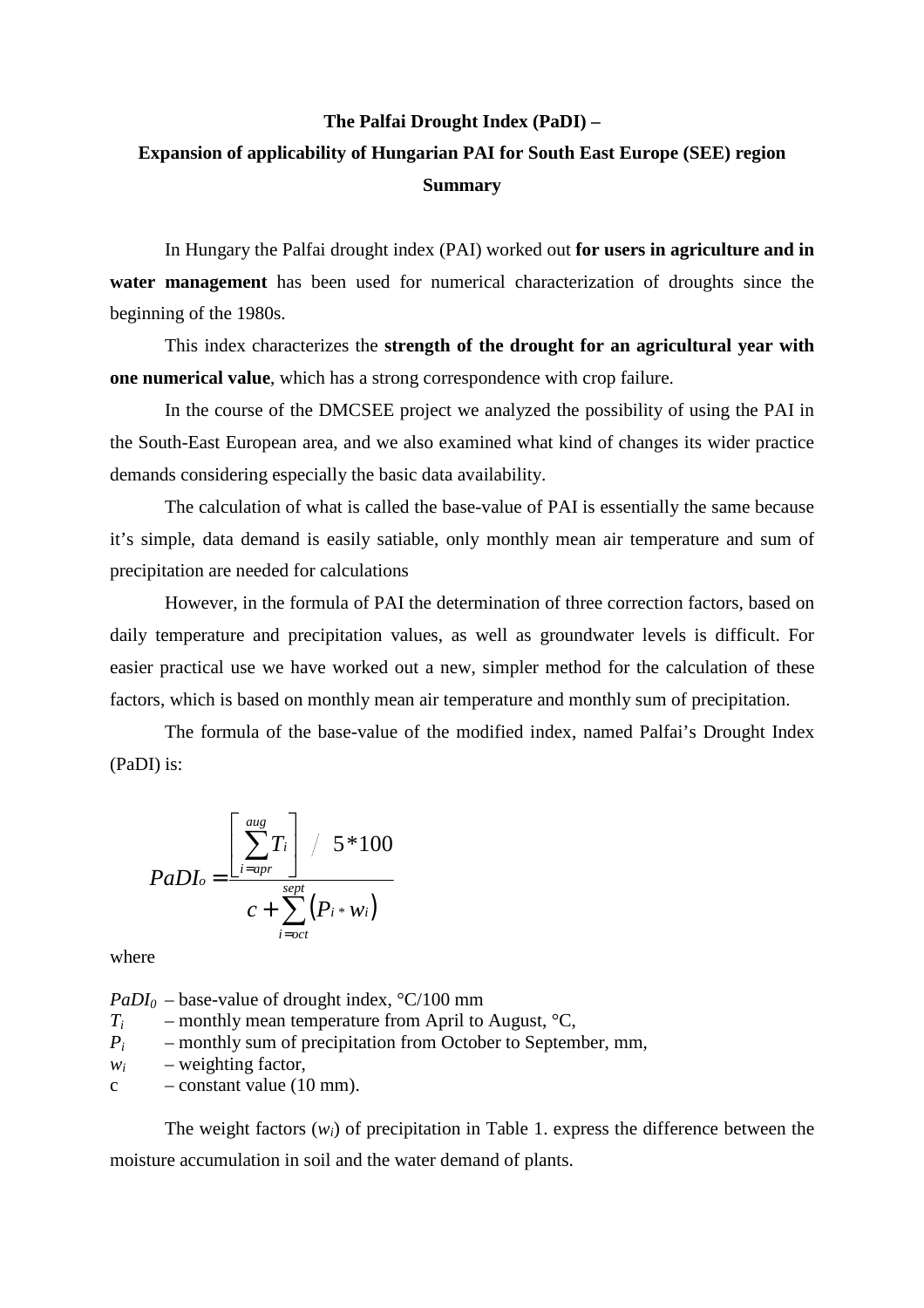| <b>Month</b>       | $w_i$ weight factors |
|--------------------|----------------------|
| October            | 0,1                  |
| November, December | 0,4                  |
| January-April      | 0,5                  |
| May                | 0,8                  |
| June               | 1,2                  |
| July               | 1,6                  |
| August             | 0,9                  |
| September          |                      |

| Table 1. | Weight factors |
|----------|----------------|
|----------|----------------|

## *Calculation of PaDI*

## $PaDI = PaDI<sub>o</sub> * k<sub>1</sub> * k<sub>2</sub> * k<sub>3</sub>$

- *PaDI* Palfai Drought Index, °C/100 mm
- $k_1$  temperature correction factor,
- *k2*  precipitation correction factor
- $k_3$  correction factor, which characterizes the precipitation circumstances of the previous 36 month

From the correction factors the temperature factor  $k_l$  represent the relation between examined and annual summer mean temperature, the precipitation factor *k2* represent the relation between examined and annual summer precipitation sum and *k3* represent the effect of precipitation circumstances of previous 36 month.

For eight Hungarian stations we have determined the PAI and PaDI values for the period 1961-2009, and there is no significant difference between the results. Because the geographical and climate relations of Hungary and the South East European countries somewhat differ, the classification of drought strength is wider for PaDI (Table 2.): seven classes have been introduced instead of the five used before.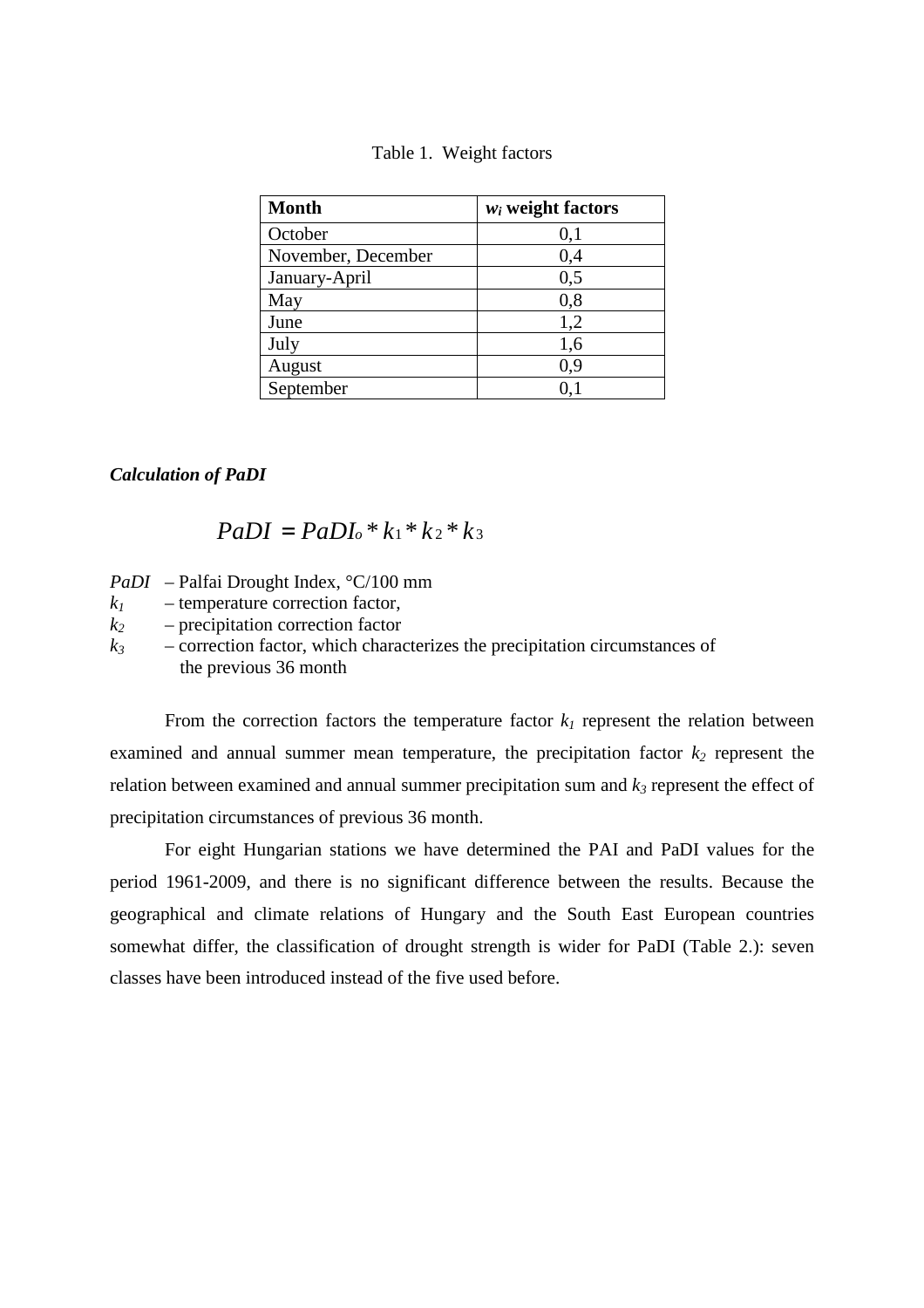| PaDI, °C/100 mm | Description          |
|-----------------|----------------------|
| < 4             | droughtless year     |
| $4 - 6$         | mild drought         |
| $6 - 8$         | moderate drought     |
| $8 - 10$        | heavy drought        |
| $10 - 15$       | serious drought      |
| $15 - 30$       | very serious drought |
| > 30            | extreme drought      |

|  |  | Table 2. Drought categories |
|--|--|-----------------------------|
|--|--|-----------------------------|

The PaDI results for some stations from the SEE region for the period 1961-2009 are represented in column graph format on Fig.1.



*Fig 1. PaDI time series for 10 stations: Budapest (H), Lendava (SLO), Novi Sad (SRB), Stip (MK), Sofia (BG) and Methoni (GR)*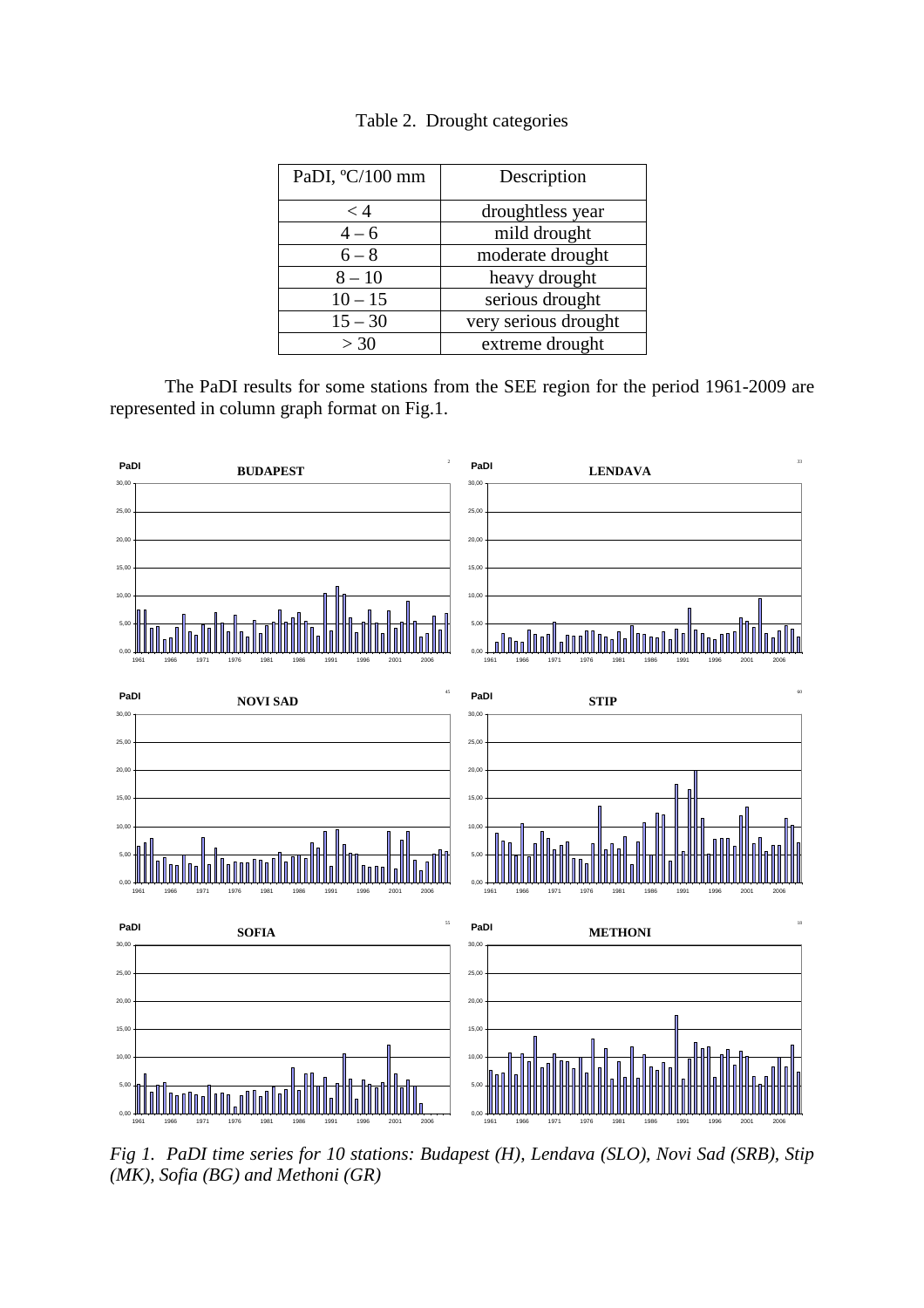According to the figures in the second part of the examined period the more droughty years are more common. The highest values of PaDI in the whole region are in the following years: 1990, 1992, 1993, 2000, 2003 and 2007.

For these droughty years using all 63 stations the spatial distribution of PaDI for SEE region was defined. These are on Fig.2. It can be established, that the strength of drought shows different spatial distribution year by year, but affects mainly the south part of the examined area. In the Carpathian Basin the drought intensity is smaller (except in 2003), but frequency is similar.



*Fig. 2. Spatial distribution of PaDI in SEE region for years 1990, 1992, 1993, 2000, 2003 and 2007.*